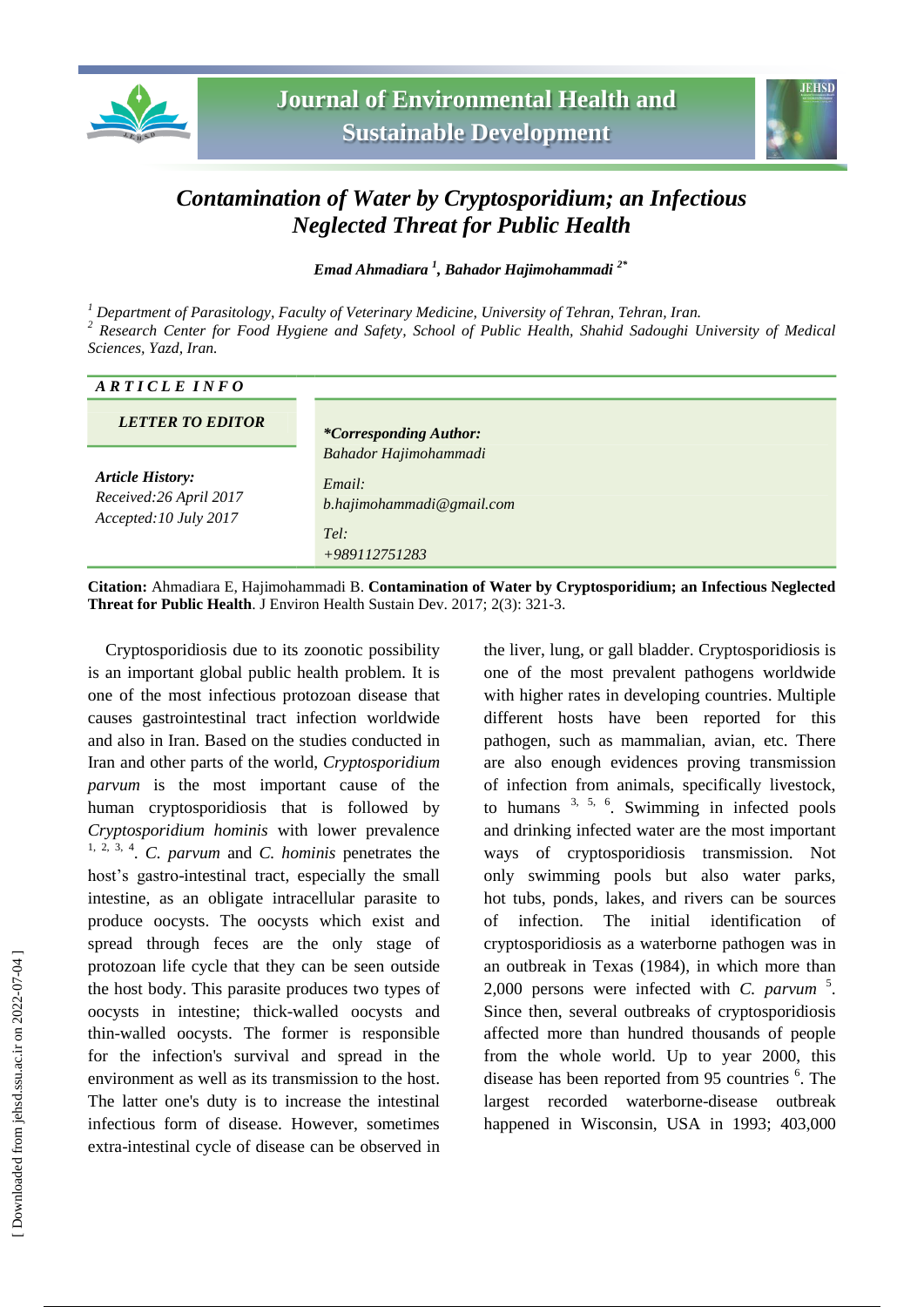cases of infection were observed only in the United States<sup>7</sup>.

Cryptosporidiosis is common among babies, children, and the elderlies since they lack appropriate personal hygiene. Pregnant women are also placed in the risk group because hormonal changes debilitate their immune system. Sometimes this disease does not show any symptoms; asymptomatic carriers are very common in cryptosporidiosis which can spread the infection easily. Primary symptoms include the abdominal pain, acute watery diarrhea, vomiting, anorexia, occasionally depression, and sometime a low-grade fever.

In immunocompetent people, disease often tends to be self-limited, while in immunocompromised patients, especially in patients with AIDS and those who are undergoing immunosuppressive therapy, it can be a serious problem. It can lead to repeatedly acute watery diarrhea that causes high dehydration, severe general weakness, and finally death in acute phase. Therefore, the threat of this global infection is highly felt in the community. So, appropriate measures should be taken by health organizations to prevent and control this underestimated threat as soon as possible.

One of the neglected ways for distribution of oocysts is migration of fish-eating birds to open water resources. This may have special epidemiological effects even though these birds are not susceptible hosts for this infection  $2$ . *Cryptosporidium* oocysts often appear in surface waters as well as sewage discharges  $8$ . Unfortunately, *Cryptosporidium* is also found in refined drinking water as a serious warning for the public health<sup>9</sup>. Today EPA (United States Environmental Protection Agency) uses *cryptosporidium* as one of the three important indicators for evaluating the performance of refineries. According to this principle, standard performance of refinery is removal of at least 99% of *C. parvum* oocysts from surface water  $10$ . Based on the data collected from an outbreak of drinking waterborne diseases in the United States and the United Kingdom, the concentration of 10

to 30 oocysts per 100 liters of water can lead to an outbreak of cryptosporidiosis in society<sup>9</sup>.

Oocysts of *Cryptosporidium* are very resistant against routine antiseptics in normal concentrations. Their strong external shell with multi-layered wall causes this long survival in different conditions. So, they survive in old traditional refineries with normal doses of chlorine. In this regard, they should be separated physically prior to chlorination or change in the type of disinfectants. Eradication of C. parvum oocysts from drinking water depends on adequate and appropriate filtration before their chlorination. It seems that new approaches such as using reverse osmosis (RO), radiation technique, or electronic method are more effective than incompetent traditional methods  $9$ .

Finally, it should be noted that *C. parvum* is a highly infectious enteric protozoan pathogen that is changing into a serious problem. Hygiene is a simple but effective way to prevent from this parasite infection. At the same time, a deep perception of cryptosporidiosis' status in public health issues and the fact that such risk factors can lead to development of effective strategies. Such strategies aim to prevent from this universal highly infectious threat of water resources and consumers, specifically newborns and immune-suppressed patients worldwide.

## **Acknowledgements**

The authors declare that there is no conflict of interest.

This is an Open Access article distributed in accordance with the terms of the Creative Commons Attribution (CC BY 4.0) license, which permits others to distribute, remix, adapt and build upon this work, for commercial use.

## **References**

- 1. Berahmat R, Spotin A, Ahmadpour E, et al. Human cryptosporidiosis in Iran: a systematic review and meta-analysis. Parasitol Res. 2017; 116(4):1111-28. doi: 10.1007/s00436-017-5376-3.
- 2. Hijjawi N, Mukbel R, Yang R, et al. Genetic characterization of *Cryptosporidium* in animal

**Jehsd.ssu.ac.ir**

Jehsd.ssu.ac.u

**322**